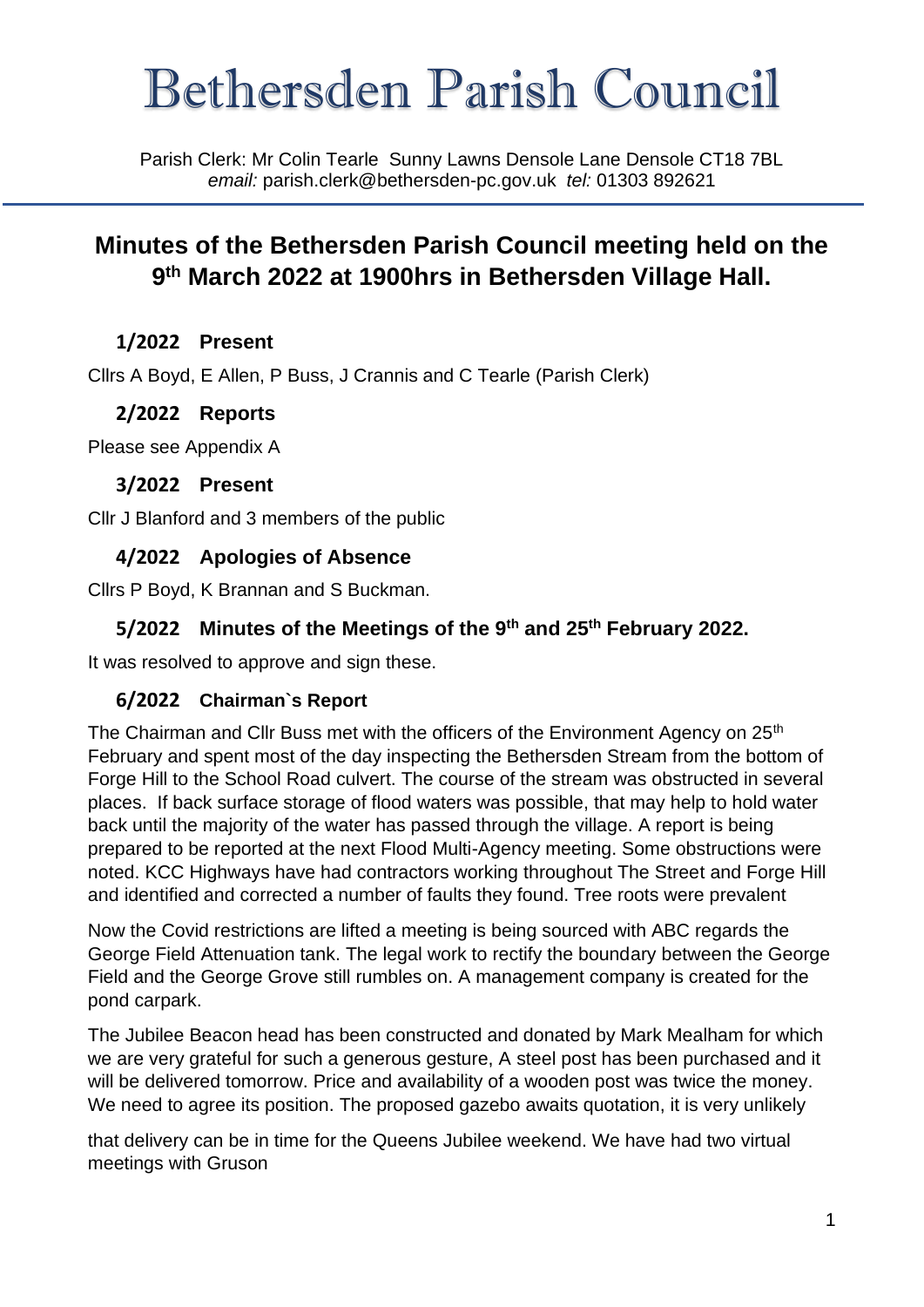The professional work for the Churchyard extension is complete and being signed off tonight.

The Web master is still modifying the website to accommodate the requirements of the various clubs and societies. Protection measures run alongside the National Cyber Security Centre's 'bots' which regularly probe the site and inform of vulnerabilities and measures which they recommend we take. I am pleased to report that we currently have a clean bill of health from NCSC.

The Chairman attended the first KALC meeting held face to face last week at Ashford Borough Council Offices the minutes have been circulated. Councillor training sessions are being considered

The Surface has been constructed to the Kick wall in front of the youth shelter. The basket swing has been delayed as the representative of Kompan has been unobtainable. Now working through the head office, the equipment has been ordered and the project is back on plan. The work on repairing and resurfacing the tennis and MUGA has started, it would be appreciated if the safety barriers were respected.

The progress of the Community George Public House is at an impasse.

A site meeting is being arranged to agree sites for the permanent poles to carry the Speed indicator device.

A28 footpath is in abeyance due to the lack of a fixed cost estimate from KCC Highways.

#### **7/2022 Parish Clerk`s Report**

- a) The basketball practise area has been completed and the Basket swing should be delivered in 6/8 weeks.
- b) Work has started on the tennis courts.

#### **8/2022 Finance**

c) It was resolved to approve the bank balances and the schedule of payments.

| <b>Balances as at 02/03/2022</b>                 | £         |
|--------------------------------------------------|-----------|
| <b>Co-op Account</b>                             | 20,038.59 |
| <b>Lloyds Bank - Treasurers Account</b>          | 64,445.31 |
| <b>Lloyds Bank - George Field Account</b>        | 21,127.50 |
| <b>INCOME</b>                                    |           |
| <b>Bank Interest</b>                             | 0.17      |
|                                                  |           |
| <b>EXPENDITURE</b>                               |           |
| C Tearle (Salary Feb)                            | 1,161.78  |
| C Tearle (Expenses Feb)                          | 155.53    |
| All Clear Services (Feb)                         |           |
| Countrywide (Mar George Field)                   | 295.01    |
| Countrywide (Mar Rec Grnd)                       | 225.51    |
| Zoom Video Communications                        | 14.39     |
| <b>Chagos Consulting Ltd</b>                     | 15.00     |
| Ashford Tarmacadam Ltd                           | 12836.40  |
| Leo Lyons Digital (Website/email/computer repair | 238.75    |